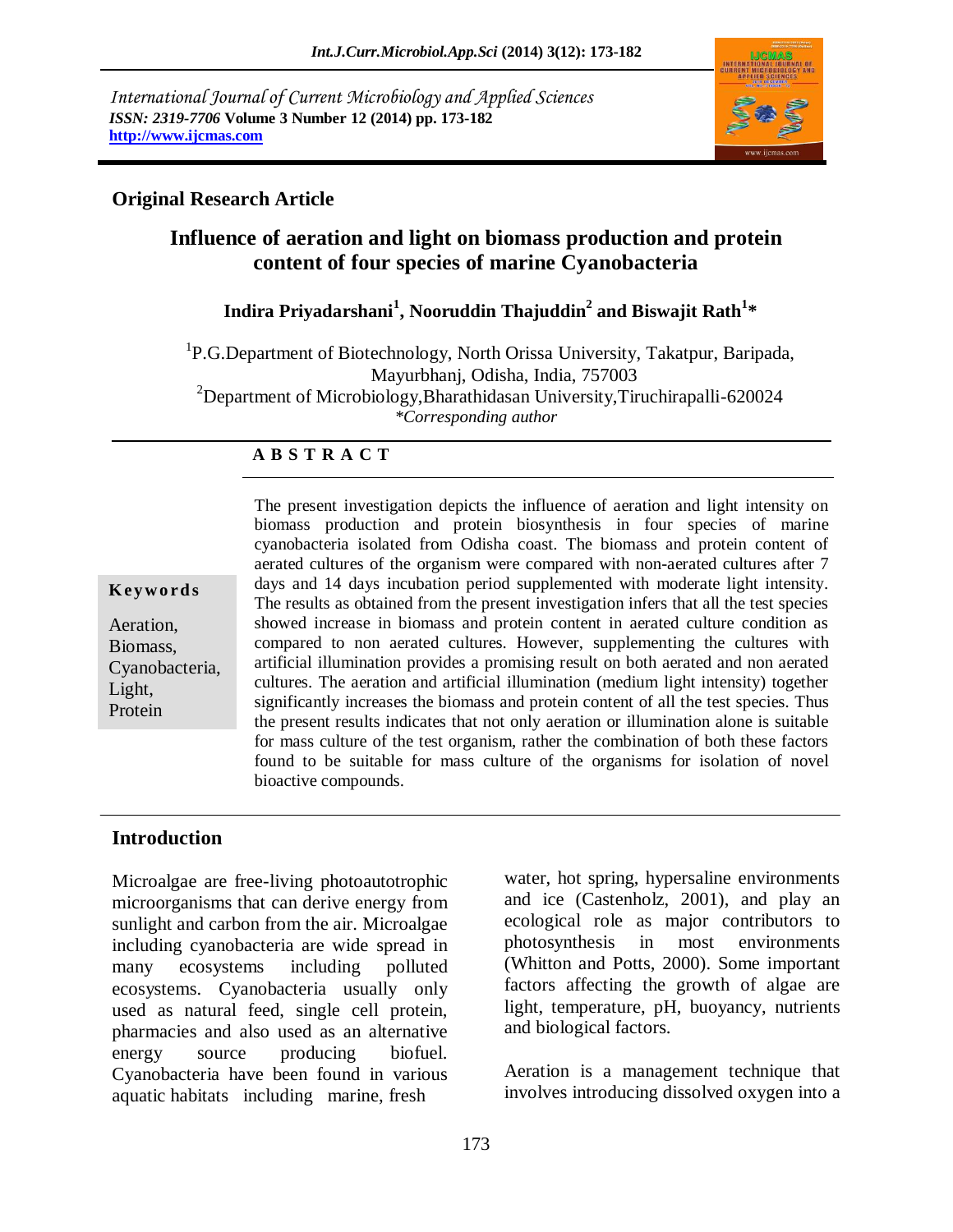lake. In some lakes, aeration can help increase dissolved oxygen content, control algae growth, decrease internal recycling of phosphorus and convert ammonium to nitrate (Cooke *et al.,* 2005). Aeration can reduce internal phosphorus release by creating conditions that promote the precipitation of phosphorus from the water column. In theory, aeration should create conditions within a lake that promote the precipitation of phosphorus. However, in practice, this is not always the case. In some instances, declines in nuisance blue-green algae have been reported as the result of aeration, but this effect appears to be more the result of the physical mixing of the water column than reduced phosphorus levels (Jungo *et al.,* 2001). Mixing is necessary to prevent sedimentation of the microalgae, to ensure that all cells of the population are equally exposed to the light and nutrients, to avoid thermal stratification (e.g. in outdoor cultures) and to improve gas exchange between the culture medium and the air. The latter is of primary importance as the air contains the carbon source for photosynthesis in the form of carbon dioxide. For very dense cultures, the  $CO<sub>2</sub>$ originating from the air (containing 0.03%  $CO<sub>2</sub>$ ) bubbled through the culture is limiting the algal growth and pure carbon dioxide may be supplemented to the air supply. Depending on the scale of the culture system, mixing is achieved by stirring daily by hand (test tubes, Erlenmeyers), aerating (bags, tanks), or using paddle wheels and jet pumps in [open ponds. H](http://www.growing-algae.com/growing-algae.html)owever, it should be noted that not all algal species can tolerate vigorous mixing and you will need to know or experiment to create the best algae growing conditions. Aeration, which could be achieved by rotators, and which provides agitation of growing cells to maintain the cells in suspension, has been described as very necessary in getting good quality and better yields of *Spirulina* species (Dubey,

2006). Light intensity and quality are the most significant environmental factors influencing the photosynthetic pigments in Cyanobacteria. Algal cultures are influenced by a variety of environmental factors and they play a significant role in the production and composition of the photosynthetic pigments. Most cyanobacteria are shadeadapted organisms, possessing efficient mechanisms to counteract the harmful effects of solar radiation, especially freshwater forms exposed to high tropical irradiances. Under natural growth conditions phototrophic microalgae absorb sunlight, and assimilate carbon dioxide from the air and nutrients from the aquatic habitats. Therefore, as far as possible, artificial production should attempt to replicate and enhance the optimum natural growth conditions. The use of natural conditions for commercial algae production has the advantage of using sunlight as a free natural resource (Janssen *et al.,* 2003). However, this may be limited by available sunlight due to diurnal cycles and the seasonal variations; thereby limiting the viability of commercial production to areas with high solar radiation. For outdoor algae production systems, light is generally the limiting factor (Pulz and Scheinbenbogan, 1998). To address the limitations in natural growth conditions with sunlight, artificial means employing fluorescent lamps are almost exclusively used for the cultivation of phototrophic algae at pilot scale stages (Muller-Feuga *et al.,* 1998). Light quality has a strong influence in light harvesting system of the cyanobacterium (Korbee *et al.,* 2005). The objective of this work was to evaluate the growth of the four cyanobacteria of Odisha coastline i.e. *Oscillatoria boryana, Oscillatoria pseudogeminata, Phormidium tenue* and *L. majuscule* in different light and aeration conditions seeking to reduce the labor for the cyanobacterial production.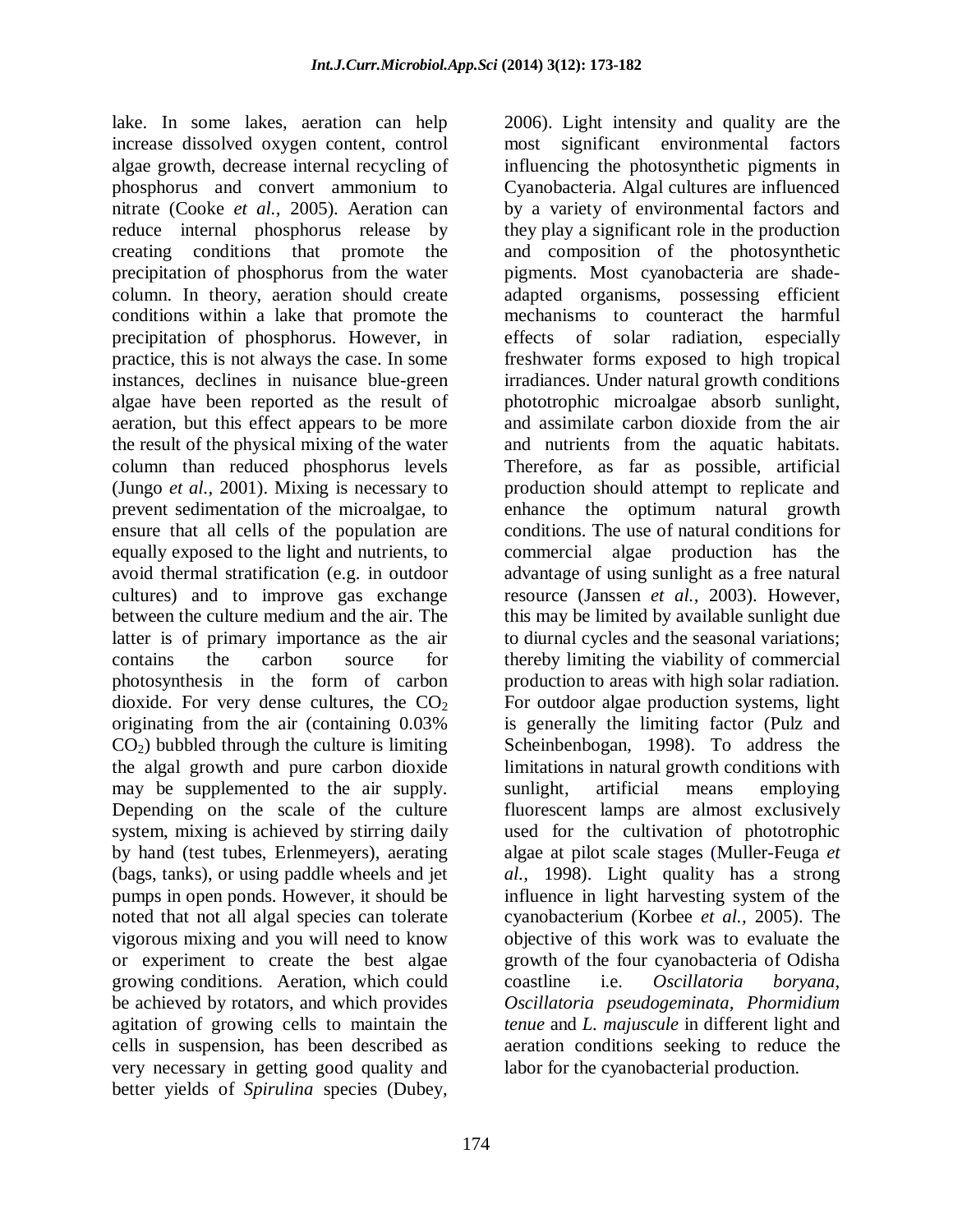## **Materials and Methods**

## **Test Organism**

The test organisms (*Oscillatoria boryana, O. pseudogeminata, Phormidium tenue* and *L. majuscule*) were taken from the culture collection unit of Marine algae collected from Coastal areas of Orissa which were maintained in unialgal condition in the P. G. Department of Biotechnology of North Orissa University, Baripada.

#### **Treatment of aeration**

Six 100 ml conical flasks each containing 50 ml of the growth medium were set up. Cultivation volume being used in this research is 50ml, using 100ml conical flask, first conical flask is the cultivation without aeration as the control, and the second flask was using aeration with the help of controlled aerator. Each flask was inoculated with 0.3g weight of organism. One set of three flasks was aerated using an aquarium pump which pumped air at *ca* 180 bubbles per min through a drip set (plastic tubing) fitted with a regulator (Anaga and Abu, 1996). This set-up also provided agitation. Three sets were taken for experiment under different light intensity (high, medium, low).

#### **Culture condition**

The cultures were incubated in the culture room for 7 and 14 days under different light intensity i.e. high (4500 lux), medium (3000 lux) and low (1500lux), at  $26 \pm 10^{\circ}$ C temperature and in non aerated (Control) and aerated condition.

#### **Biomass analysis**

Biomass concentrations in the cultures were determined by cell dry weight by the method of Vonshak *et al.* (1982).

### **Protein estimation**

The protein was estimated at 700 nm spectrophotometrically following the method of Lowry *et al.* (1951).

### **Statistical analysis**

The observation was taken in triplicate. The mean data of triplicate value was put in statistical analysis by taking their standard deviation.

### **Results and Discussion**

In the present experiment attempt has been made to find out the effect of two important factors i.e. aeration and light on changes in the growth of the four test organisms (*Oscillatiria boryana*, *Oscillatoria pseudogeminata*, *Phormidium tenue* and *Lyngbya majuscule*) (Table 1). When the test organism *O. boryana* grown in different light intensity (low, medium and high) in aerated and non aerated condition for 7 and 14 days, it was observed that biomass of O*. boryana* was reduced from 0.3 g to 0.248 g in 7 days old culture but when given aerated the biomass content increased to 0.290 g under low light condition. On the other hand when the organism was grown for further period of 14 days then the biomass content was further decreased from 0.3 g to 0.207 g in low light non aerated condition but in the same low light and aerated condition the biomass content increased from 0.3 g to 0.389 g (Figure 1). This implies that aeration or light does not independently accelerate the increase in biomass. The test organism *O. pseudogeminata* in low light showed decrease in growth from 0.3g to 0.281 g in 7 days old culture in non aerated condition but when kept in aerated condition the biomass content increased to 0.298 g. Further the test organism *O. pseudogeminata* when grown for 14 days in non aerated condition biomass was increased less as that of aerated low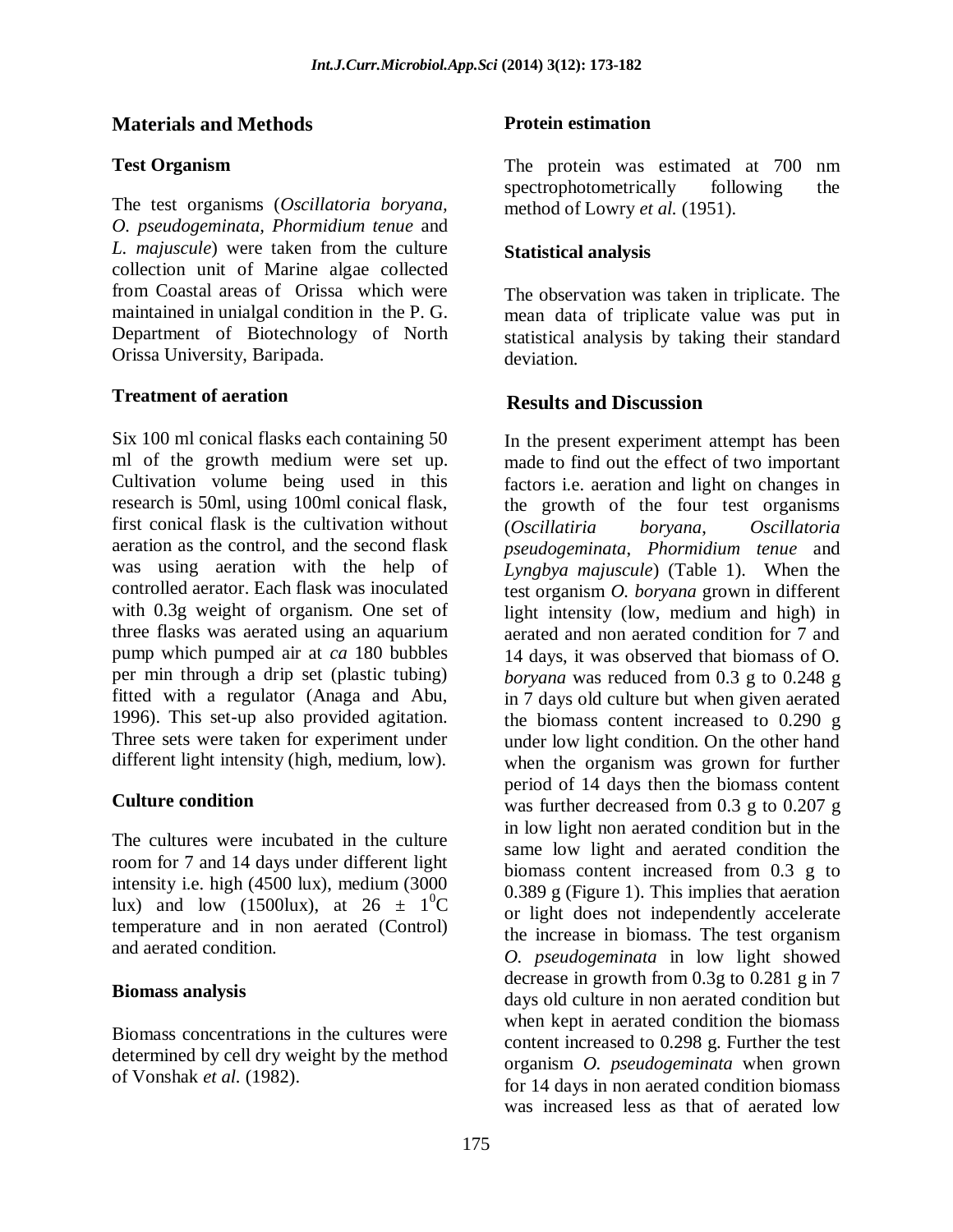light condition where it increase from 0.3 g to 0.386 g (Figure 1).

In *P. tenue* and *L. majuscule* the biomass reduced from  $0.3$  g to  $0.225$  g and  $0.3$  g to 0.249 g in 7 days old culture under low light condition. In same condition when kept aerated condition the biomass also reduced in case of *P. tenue* whereas in *L. majuscule* the biomass remain static i.e. 0.306 g after 7 days. When both organism *P. tenue* and *L. majuscule* grown in same condition for further 14 days it was found that in *P. tenue* the biomass increased from 0.3g to 0.408 g in non aerated condition whereas in aerated condition it increase little bit i.e. 0.292 g that that of 7 days old culture, whereas in case of *L. majuscule* the biomass increased significantly in non aerated condition than that of aerated condition where it slightly increase from 0.3g to 0.316g under low light condition (Figure 1).

Both species of *Oscillatoria* showed differential result in medium light in both aerated and non aerated condition (Table 1). In non aerated condition the biomass decreased from initial weight in *O. boryana* after both 7 days and 14 days incubation, whereas in same medium light condition when kept in aerated condition the biomass is same as that of initial weight after 7 days and increased from 0.3 g to 0.389 g after 14 days (Figure 2). In case of *O. pseudogeminata* it was found that better growth in both aerated and non aerated condition after 7 and 14 days of incubation in medium light. The biomass was almost same after 7 days i.e. 0.305 g and increased from 0.3 g to 0.356 g in non aerated condition after 14 days in *O. pseudogeminata*. In aerated condition under medium light the biomass increased from 0.3 g to 0.321 g and from 0.3 g to 0.386 g after 7 and 14 days of incubation in *O. pseudogeminata* (Figure 2). This refer that

aeration have some role in increase of biomass in *O. pseudogeminata*. The biomass in case of *P. tenue* reduced to 0.180 g from 0.3 g in aerated condition under medium light after 7 days, but under non aerated condition biomass was 0.280 g after 7 days. In *P. tenue* biomass was increased from 0.3 g to 0.473 g in non aerated culture and the biomass was 0.3 g to 0.355 g in aerated cultures after 14 days (Figure 2). Thus the aeration has no such significant effect on medium light cultures. Similar result found in *L. majuscule* like that of *O. pseudogeminata* where better growth showed in both aerated and non aerated condition under medium light condition. Biomass was increased from 0.3 g to 0.421 g in aerated condition which was higher than that of non aerated condition where biomass also increased from 0.3g to 0.365g (Table 1, Figure 2). This showed that aeration have some role in medium light condition to increase the biomass.

In high light all test organisms showed better growth in aerated condition. The biomass in aerated condition was highest in *P.tenue* where it increased from 0.3 g to 0.480 g and from 0.3 g to 0.528 g after 7 and 14 days, respectively whereas in non aerated condition it reduced from 0.3 g to 0.168 g and as same that of initial weight (i.e., 0.3 g) after 7 and 14 days of incubation (Figure 3). In both species of *Oscillatoria* showed the biomass increased in aerated condition in both 7 and 14 days than that of non aerated condition where biomass increased little bit (Figure 3). On the other hand in *L. majuscule* the biomass reduced in non aerated condition to 0.189 g and 0.280 g from initial weight (i.e.,  $(0.3 \text{ g})$  after 7 and 14 days incubated under high light. When *L. majuscule* kept in aerated condition under high light the biomass decreased after 7 days whereas increased little bit after 14 days from 0.3 g to 0.310 g (Figure 3).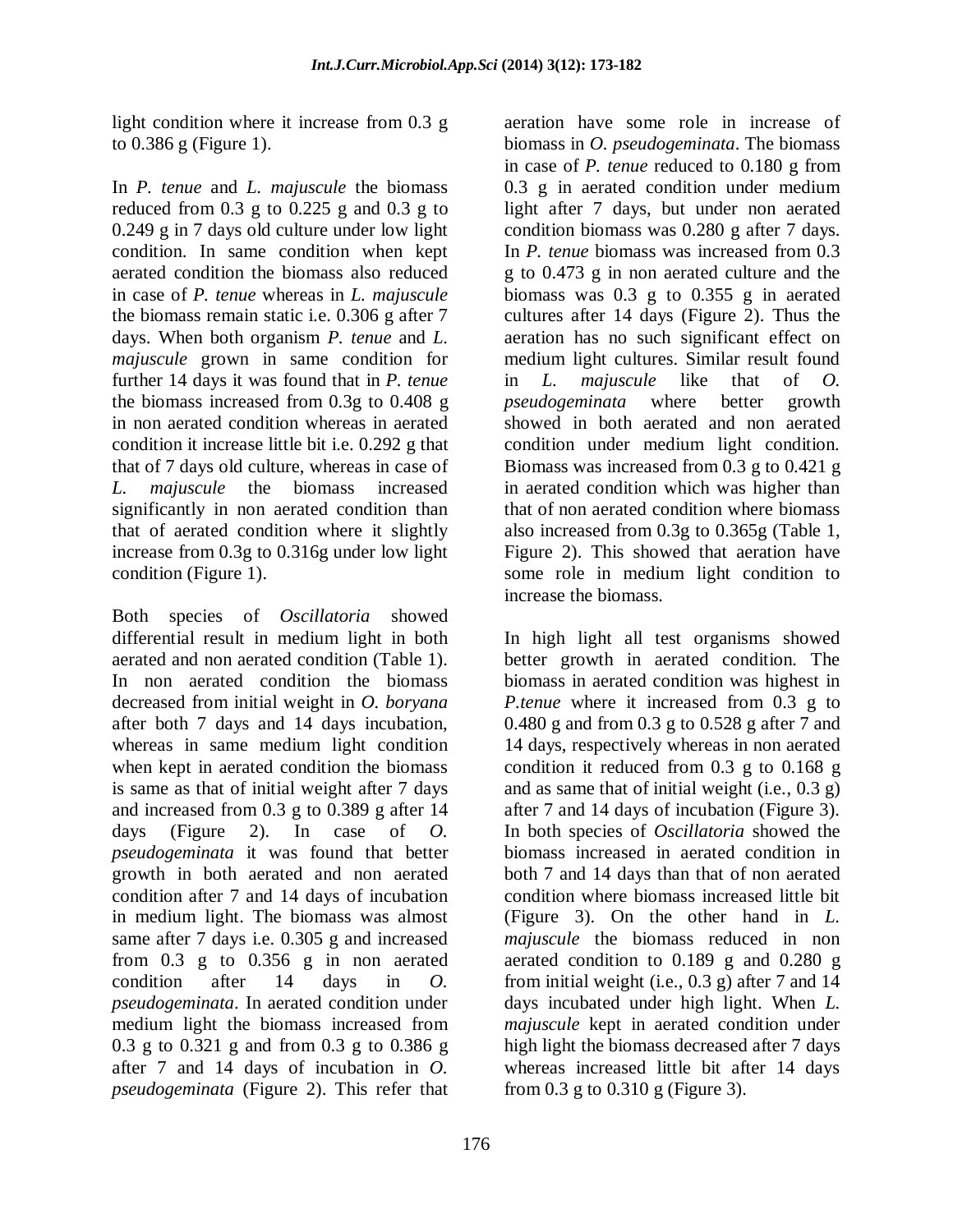In addition to biomass the protein content was also analysed in both the test organism for 7 and 14 days old culture. In both species of *Oscillatoria* the protein content was higher in aerated culture condition than that of nonaerated culture after both 7 days and 14 days old culture. The protein content in *O. boryana* at low light non aerated condition was 1188.8 µg/50 ml of culture and 1033.338 µg/50 ml of culture after 7 days and 14 days of incubation which increased to 1644.448 µg/50 ml of culture and 2892.598 µg/50 ml of culture after 7 and 14 days of incubation respectively when aerated (Figure 4).

In *O. boryana* protein content in medium light was 1188.88 µg/50 ml of culture and 1444.4 µg/50ml of culture in non aerated culture and was increased to 1262.96 µg/50 ml of culture and 2925.5 µg/50 ml of culture at aerated culture condition after 7 days and 14 days incubation (Figure 5). Similarly in higher light intensity the protein content was 1522.22 µg/50 ml of culture in non aerated condition after 7 days and was decreased to 1274.04 µg/50 ml of culture when aerated after 7 days in *O.boryana*. However after 14 days protein content was 1485.18 µg/50 ml of culture in non aerated condition which was increased to 2514.8  $\mu$ g/50 ml of culture in aerated culture (Figure 6).

Similarly in *O. pseudogeminata* the protein content in nonaerated low light condition was 1307.69 µg/50 ml of culture and 1435.8 µg/50 ml of culture after 7 days and 14 days of incubation respectively which was increased to 1738.46 µg/50 ml of culture and 3010.25 µg/50 ml of culture when aerated after 7 days and 14 days, (Figure 4).

The *O. speudogeminata* under medium light non aerated condition the protein content was found to be 1902.56 µg/50 ml of culture and 2010.256 µg/50 ml of culture after 7 days and 14 days of incubation. When this organism grown under medium light aerated condition the protein, content increased to 1974.358 µg/50 ml of culture and 3235.89 µg/50 ml of culture after 7 days and 14 days of incubation (Figure 5). Similar trend in protein content was found at high light condition (Figure 6).

In *P. tenue* protein content at low light non aerated condition was found to be 522.2 µg/50 ml in 7 days old culture and was increased to 1485.18 µg/50 ml in 14 days old culture (Table 1). Along with low light when aeration was provided the protein content was found to increase in both the day of culture and was significantly high too (Figure 4). In medium light protein content in aerated culture was more than double then that of non aerated culture. In 7 days old culture at medium light non aerated culture the protein content was 600 µg/50 ml and in aerated culture it was 1248 µg/50 ml.

Similarly in 14 days old culture the protein content was 1281 µg/50 ml and 2722 µg/50 ml for non aerated and aerated culture, respectively (Figure 5). In high light non aerated culture the protein content was reduced to 400 µg/50 ml in 7 days old culture but was increased significantly to 1822 µg/50 ml in 14 days old culture. On the other hand in aeration supplemented culture the protein content was significantly higher and was became 1485  $\mu$ g/50 ml and 2840 µg/50 ml, respectively (Figure 6).

The protein content in *L. majuscule* under aerated low light condition was found to be 1482.051 µg/50 ml of culture and 2143.58 µg/50 ml of culture after 7 days and 14 days which was higher than that of non aerated condition i.e. 1010.25 µg/50 ml of culture and 1866.66 µg/50 ml of culture after 7 days and 14 days (Table 1, Figure 4).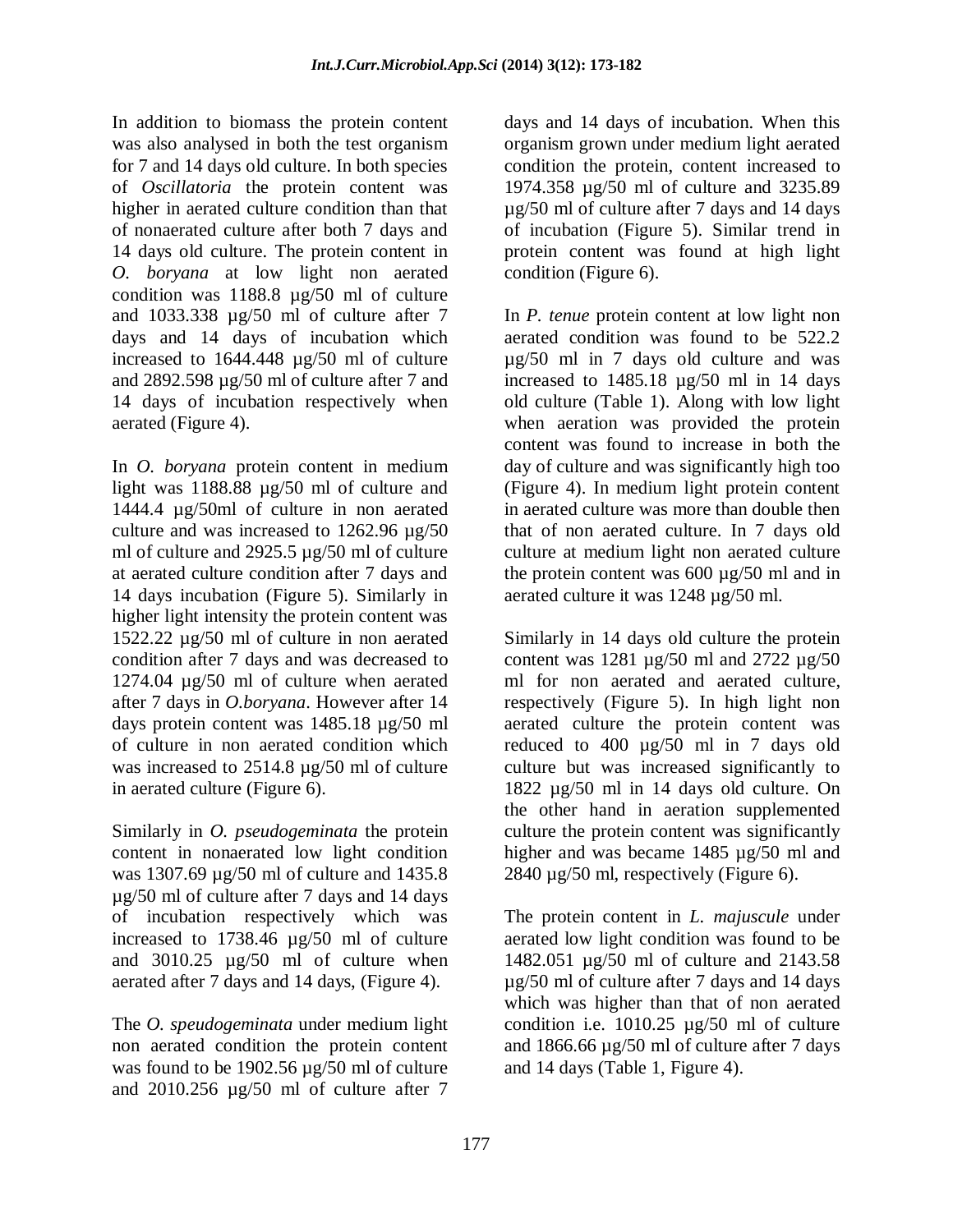## **Table.1** Influence of aeration and different light intensities on biomass production and protein content of two species of cyanobacteria after 7 and 14 days of incubation

| Organisms                          | Different<br>Light<br>intensity<br>(in lux) | Initial<br>biomass<br>weight<br>(in g) | Aerated                                                |                                                         |                                                                              |                                                                                          | Nonaerated                                              |                                                         |                                                                     |                                                                                   |
|------------------------------------|---------------------------------------------|----------------------------------------|--------------------------------------------------------|---------------------------------------------------------|------------------------------------------------------------------------------|------------------------------------------------------------------------------------------|---------------------------------------------------------|---------------------------------------------------------|---------------------------------------------------------------------|-----------------------------------------------------------------------------------|
| name                               |                                             |                                        | <b>Biomass</b><br>weight<br>(after<br>7days)<br>(in g) | <b>Biomass</b><br>weight<br>(after<br>14days)<br>(in g) | Protein<br>content<br>(after 7days)<br>$(\mu g/50ml \text{ of }$<br>culture) | Protein<br>content(after<br>$14 \text{ days}$ )<br>$(\mu g/50ml \text{ of }$<br>culture) | <b>Biomass</b><br>weight<br>(after 7<br>days)<br>(in g) | <b>Biomass</b><br>weight(af<br>ter<br>14days)<br>(in g) | Protein<br>content<br>(after 7days)<br>$(\mu$ g/50ml of<br>culture) | Protein<br>content<br>(after 14<br>days)<br>$(\mu g/50ml \text{ of }$<br>culture) |
| O.boryana                          | Low                                         | 0.300                                  | $0.290 \pm$<br>0.003                                   | $0.389 + 0.$<br>010                                     | 1644.444±157<br>.413                                                         | 2892.592±14.<br>615                                                                      | $0.248 \pm$<br>0.007                                    | $0.207\pm$<br>0.002                                     | 1188.88±257<br>.422                                                 | 1033.333±38<br>.904                                                               |
|                                    | Medium                                      | 0.300                                  | $0.300 \pm$<br>0.002                                   | $0.389 + 0.$<br>003                                     | $1262.962 \pm 29.$<br>63                                                     | 2925.925±17<br>1.070                                                                     | $0.280 \pm$<br>0.006                                    | $0.279 \pm$<br>0.003                                    | 1188.888±80<br>.109                                                 | 1444.444±18<br>7.043                                                              |
|                                    | High                                        | 0.300                                  | $0.304\pm$<br>0.003                                    | $0.400 \pm 0.$<br>002                                   | 1274.074±181<br>.48                                                          | 2514.814±12<br>0.374                                                                     | $0.200 \pm$<br>0.003                                    | $0.310\pm$<br>0.0025                                    | 1522.222±37<br>0.37                                                 | $1485.185 \pm 18$<br>1.48                                                         |
| $\overline{O}$ .<br>pseudogeminata | Low                                         | 0.300                                  | $0.298 \pm$<br>0.003                                   | $0.386 \pm 0.$<br>003                                   | $1738.461 \pm 104$<br>.091                                                   | 3010.256±38.<br>830                                                                      | $0.281 \pm$<br>0.006                                    | $0.292 +$<br>0.002                                      | 1307.692±18<br>.489                                                 | 1435.897±54<br>.028                                                               |
|                                    | Medium                                      | 0.300                                  | $0.321 \pm$<br>0.001                                   | $0.386 \pm 0.$<br>002                                   | 1974.358±20.<br>725                                                          | 3235.897±45.<br>580                                                                      | $0.305\pm$<br>0.003                                     | $0.356 \pm$<br>0.002                                    | 1902.564±51<br>.367                                                 | 2010.256±15<br>.667                                                               |
|                                    | High                                        | 0.300                                  | $0.301 \pm$<br>0.004                                   | $0.401 \pm 0.$<br>007                                   | 1973.589±81.<br>407                                                          | 2707.692±20<br>0.547                                                                     | $0.302 +$<br>0.003                                      | $0.311 \pm$<br>0.004                                    | 1799.999±51<br>.367                                                 | 2071.794±69<br>.625                                                               |
| P. tenue                           | Low                                         | 0.300                                  | $0.260 \pm$<br>0.004                                   | $0.292 \pm 0.$<br>003                                   | $1270.37 \pm 224.$<br>076                                                    | 2185.185±59.<br>26                                                                       | $0.225 \pm$<br>0.004                                    | $0.408 \pm$<br>0.003                                    | $522.222 \pm$<br>42.605                                             | $1485.185 \pm 15$<br>9.262                                                        |
|                                    | Medium                                      | 0.300                                  | $0.180 +$<br>0.005                                     | $0.355 \pm 0.$<br>003                                   | 1248.148±246<br>.298                                                         | 2722.222±25.<br>925                                                                      | $0.280 \pm 0.$<br>003                                   | $0.473+$<br>0.002                                       | $600.00 \pm 128.$<br>788                                            | $1281.481 \pm 81$<br>.48                                                          |
|                                    | High                                        | 0.300                                  | $0.480 \pm$<br>0.003                                   | $0.528 \pm 0.$<br>002                                   | 1485.185±255<br>.577                                                         | 2840.740±62.<br>965                                                                      | $0.168 \pm 0.$<br>003                                   | $0.300 \pm$<br>0.002                                    | 400.00±77.7<br>77                                                   | 1822.222±88<br>.89                                                                |
| L.majuscule                        | Low                                         | 0.300                                  | $0.306\pm$<br>0.005                                    | $0.316 \pm 0.$<br>004                                   | $1482.051 \pm$<br>40.703                                                     | 2143.589±31.<br>333                                                                      | $0.249 \pm$<br>0.003                                    | $0.282 +$<br>0.003                                      | 1010.256±74<br>.491                                                 | 1866.666±14<br>.803                                                               |
|                                    | Medium                                      | 0.300                                  | $0.301 \pm 0.$<br>002                                  | $0.421 \pm 0.$<br>003                                   | 1656.410±34.<br>906                                                          | 3348.717±28.<br>553                                                                      | $0.308 \pm 0.$<br>003                                   | $0.365 \pm 0.$<br>002                                   | 1287.179±51<br>.367                                                 | 1907.692±60<br>.097                                                               |
|                                    | High                                        | 0.300                                  | $0.286 \pm 0.$<br>002                                  | $0.310+0.$<br>002                                       | 2097.435±11.<br>843                                                          | 3297.435±40.<br>052                                                                      | $0.189 + 0.$<br>002                                     | $0.280 + 0.$<br>001                                     | 733.333±23.<br>500                                                  | 1728.205±74<br>.726                                                               |

**Fig.1** Influence of aeration on biomass production of four species of marine cyanobacteria kept under low light intensity after 7 and 14 days

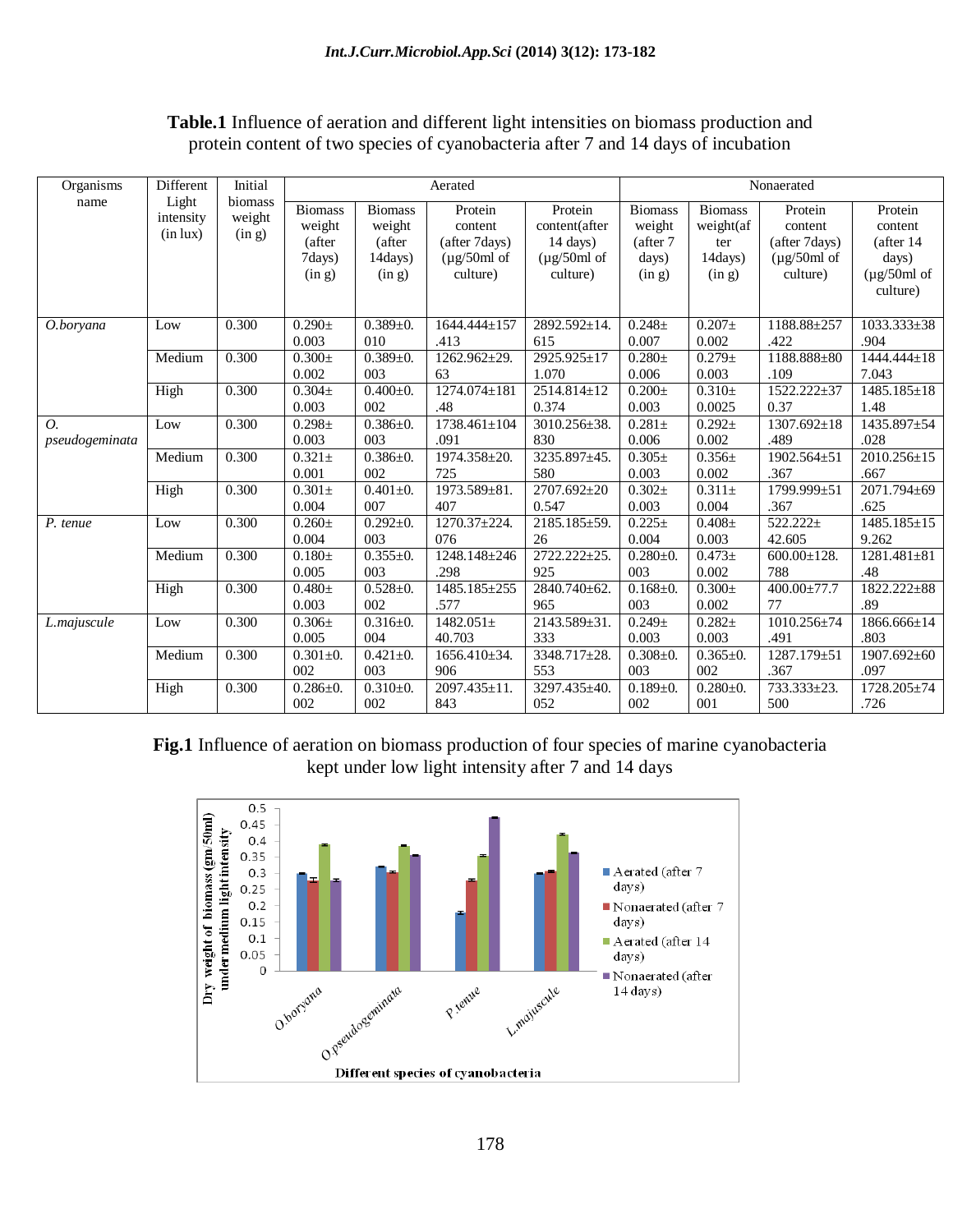**Fig.2** Influence of aeration on biomass production of four species of marine cyanobacteria kept under medium light intensity after 7 and 14 days



**Fig.3** Influence of aeration on biomass production of four species of marine cyanobacteria kept under high light intensity after 7 and 14 days

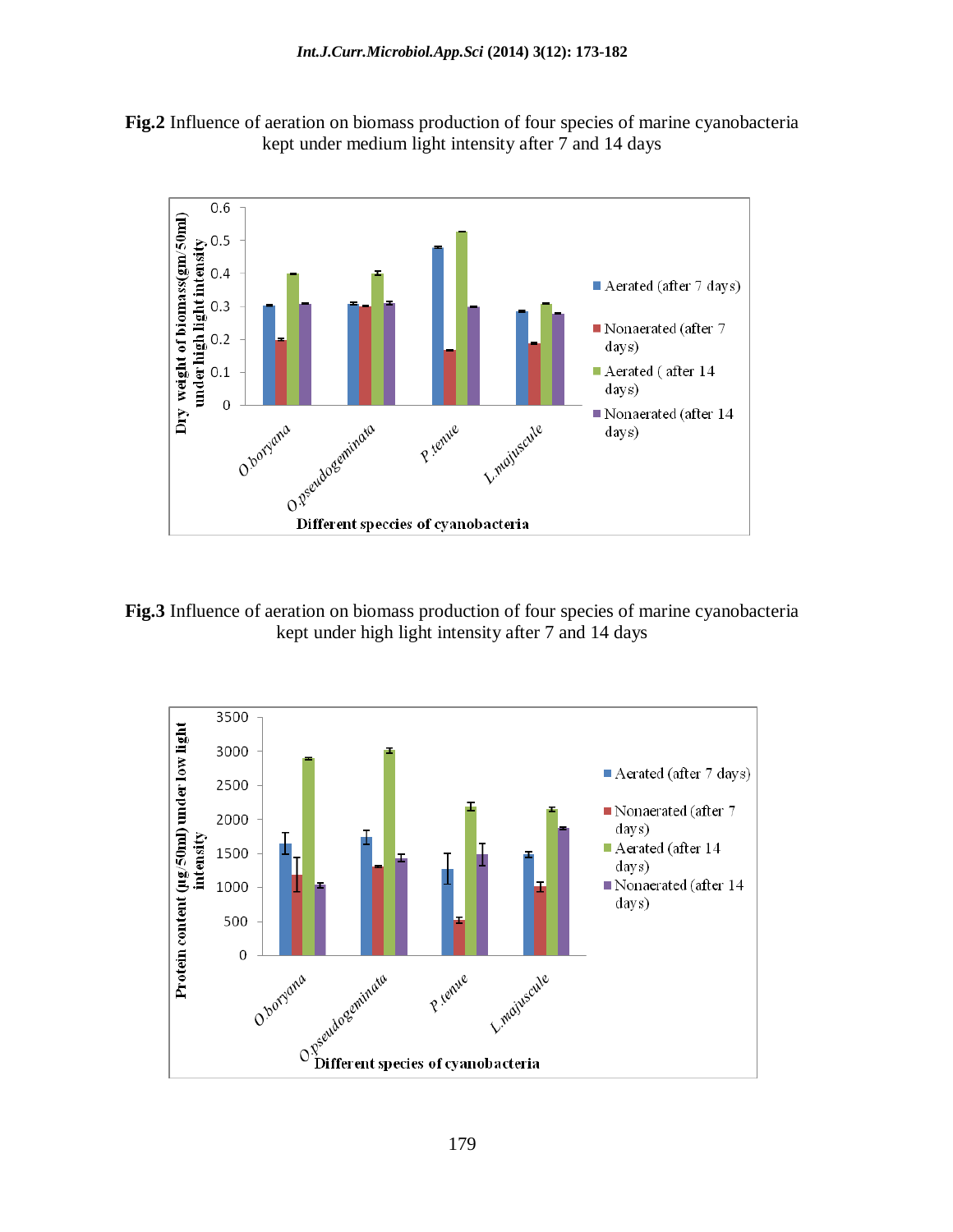



**Fig.5** Influence of aeration on protein content ( $\mu$ g/50ml) of four species of marine cyanobacteria kept under medium light intensity after 7 and 14 days



Similarly after 7 days in medium light non aerated condition the protein content was found to be 1287.17 µg/50 ml of culture which increased to 1656.41  $\mu$ g/50 ml of culture when kept in aerated condition. In medium light after 14 days the protein content of *L. majuscule* was 1907.69

µg/50ml of culture and 3348.71 µg/50 ml of culture in non aerated and aerated condition respectively (Figure 5). In high light non aerated condition the protein content was 733.33 µg/50 ml of culture and 1728.20 µg/50 ml of culture after 7 days and 14 days. But when aerated the protein content increased to 2097.43 µg/50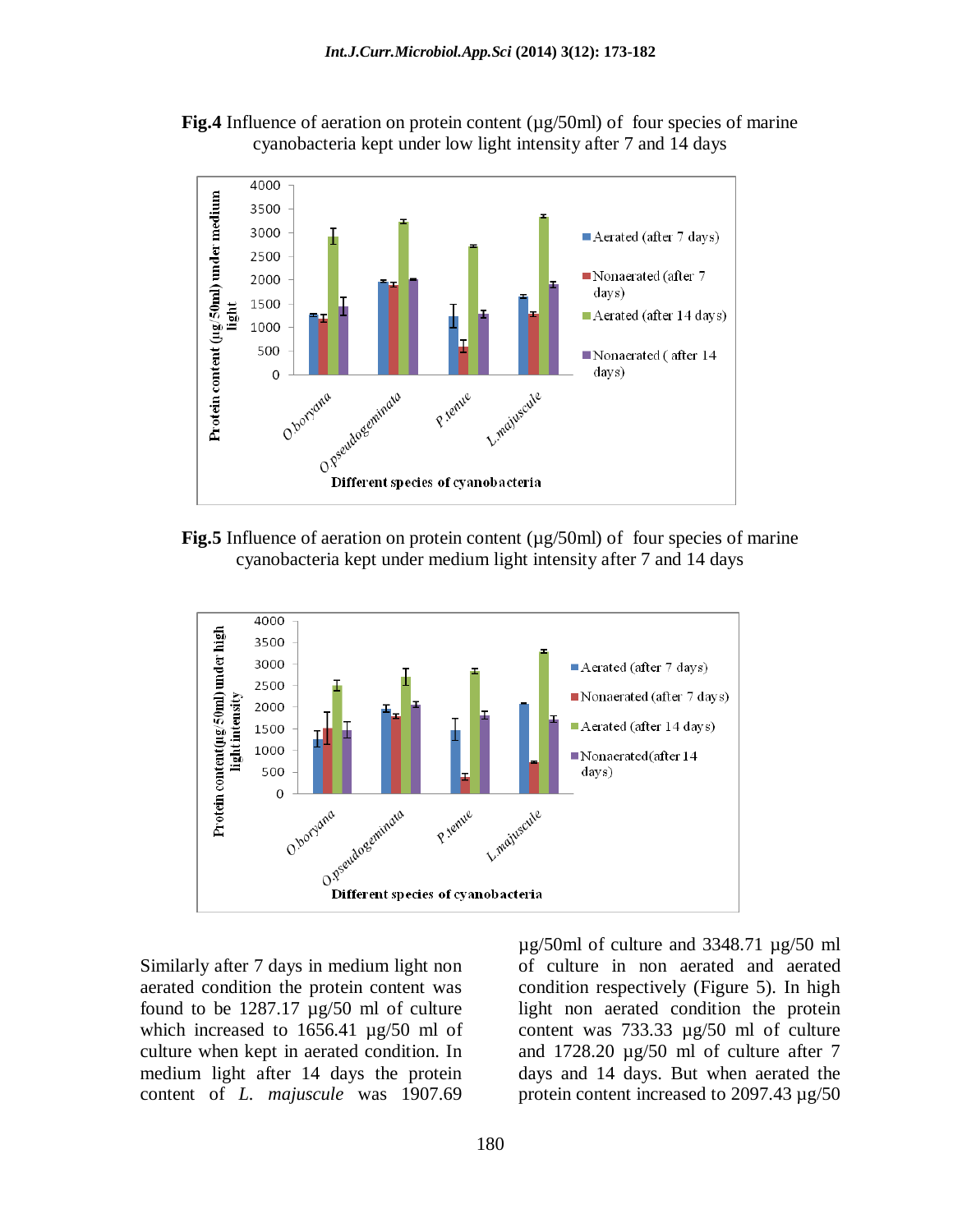ml of culture and 3297.43 µg/50 ml of culture after 7 days and 14 days incubation (Figure 6).

Aeration of cultures serves to keep microalgae in suspension, to supply the carbon needed for plant growth and  $p<sup>H</sup>$ control and to strip  $O_2$  from the culture media, preventing super saturation. Aeration agitates the growth medium and this gives a homogenous distribution of algal cells throughout the vessel for adequate exposure to illumination. It also helps to distribute oxygen concentration uniformly and removes some inhibitory substances produced such as carbon dioxide (Richmond and Vonshak, 1978; Famelart *et al.,* 1987). Microalgae can grow almost anywhere, requiring sunlight and some simple nutrients, although the growth rates can be accelerated by the addition of specific nutrients and sufficient aeration (Pratoomyot *et al.,* 2005; Asian and Kaplan, 2006). Several studies have characterized the optimized aeration by carbon dioxide gas for microalgal production in a photobioreactor. Air enriched with 5% or 10% (v/v)  $CO<sub>2</sub>$  at rates of 0.025–1 vvm (volume of air/ medium/time) is found to be cost-effective for mass culture (Zhang *et al.,* 2002). In flat panel photobioreactors, an optimum aeration rate of 0.05 v/v/min has been proposed sufficient to improve the mixing and mass transfer (Sierra *et al.,* 2008). Higher growth was observed in culture with constant aeration under artificial light used for *Spirulina maxima* (Maria *et al.,* 2010). Similarly results showed that both aeration and exposing the cultures of the organism to artificial illumination improved biomass production and protein biosynthesis in the *Spirulina* sp. compared to sunlight illuminated and non aerated cultures (Kemka *et al.,* 2007). Anaga and Abu (1996) have observed that artificial

illumination resulted in higher biomass production in *Spirulina* species. Another factor that favorably affected the microalgal growth was the illumination, since constant circulation kept the algal cells in suspension, thus allowing them to receive the same amount of light exposing as much surface area as possible to the light, promoting the photosynthesis, and consequently, better growth and characteristic green coloration. Mixing is the most practical way to dilute radiation evenly to all cells in the culture, improving the light regime (Richmond and Cohen, 1999). This can be done by supplying an adequate air flow rate.

In conclusion, the result of this investigation shows that agitation (by aeration) and adequate lighting are very important factors in biomass production and protein biosynthesis in the all four species isolated from Odisha coastline. In controlled cultivation of these organism adequate aeration, agitation and lighting are necessary for increased yield of cell mass and cell protein.

# **References**

- Anaga, A., Abu, G.O. 1996. A laboratoryscale cultivation of *Chlorella* and *Spirulina* using waste effluent from a fertilizer company in Nigeria. *Bioresour. Technol.,* 58: 93–95.
- Asian, K., Kapdan, I.K. 2006. Kinetics of nitrogen and phosphorus removal from synthetic waste water by algae. *Ecol. Eng.,* 28(1): 64-7
- Castenholz, R.W. 2001. General characteristics of the cyanobacteria. In: Bergey's manual of systematic bacteriology, 2nd edn, Vol.1. Boone, D.R. and Castenholz, R.W., (Eds.), Springer, New York, Pp. 474–487.
- Cooke, G.D., Welch, E.B., Peterson, S., Nichols, S.A. 2005. Restoration and